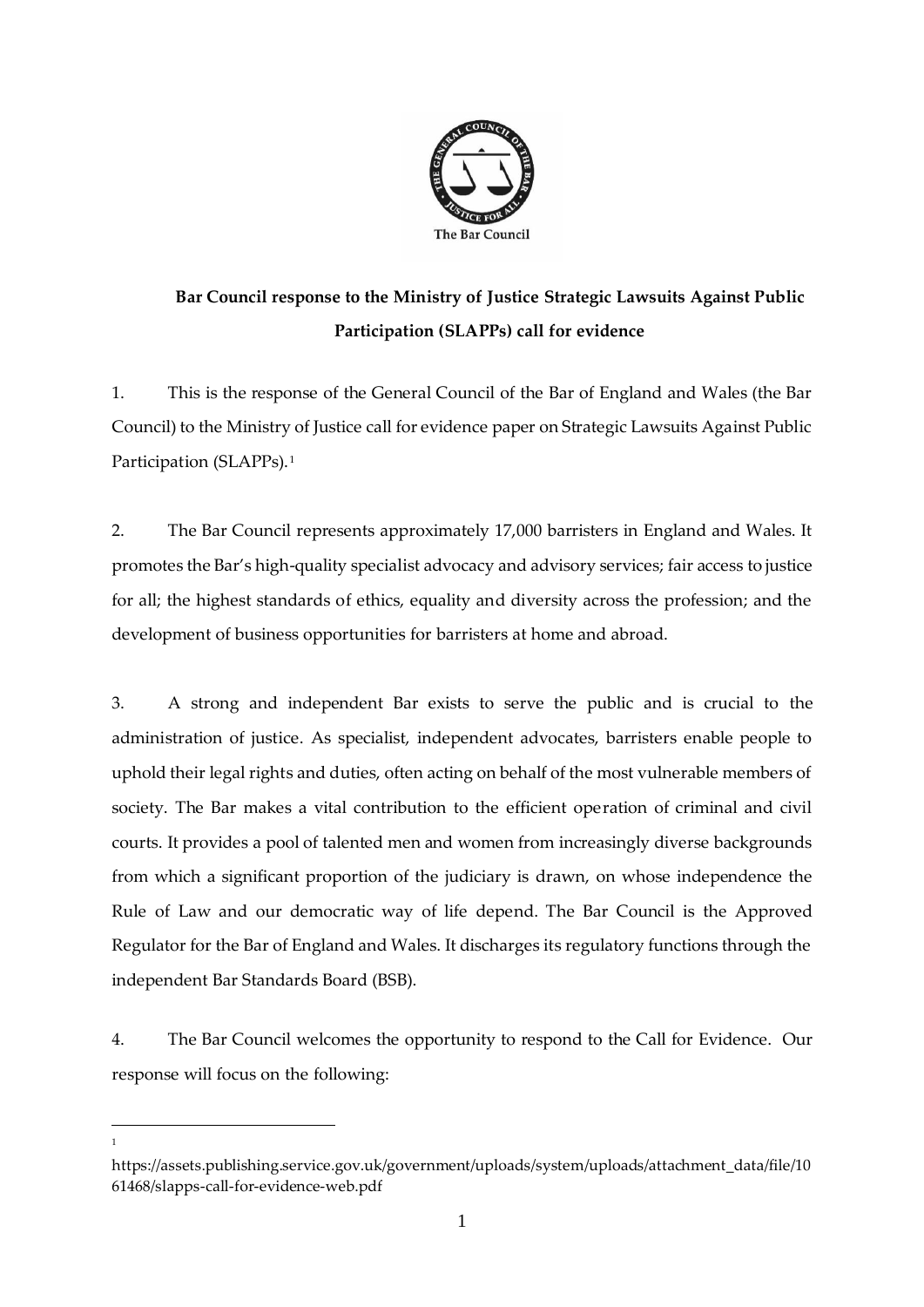- a. The difficulty with providing a working definition of SLAPPs and possible solutions to that issue; and
- b. Potential procedural solutions which may be considered, including potential reforms to the Civil Procedure Rules in relation to SLAPPs and costs issues.
- 5. We do not respond to the matters raised by the following questions:
	- a. Questions 1 6, which ask for respondees' direct experience of SLAPPs litigation. The Bar Council is not in a position to provide the same.
	- b. Questions 15 30, which deal with the adequacy of existing laws relating to defamation. This is an area which has enjoyed recent scrutiny and reform. The Defamation Act 2013 ("the Act") was introduced to fulfil the commitment in the Coalition Agreement following the 2010 General Election to "*review the law of libel to protect legitimate free speech*".<sup>2</sup> Post-legislative scrutiny in October 2019 indicated "*There has not been any body of opinion calling for a review or for the amendment of the Act".<sup>3</sup>* We are aware that the concerns arising from SLAPPs also relate to causes of action which are not caught by the Act, including claims for infringement of privacy rights under article 8 of the European Convention on Human Rights, and claims in respect of data protection. Some commentators have suggested that these causes of action present a greater problem than defamation claims, precisely because they are not subject to the provisions of the Act. In our view, it is likely to be more productive to consider the issue of SLAPPs on a broader basis, rather than by specific consideration of the adequacy of the law and procedures relating to defamation alone.
	- c. Questions 38-39, which deal with matters of regulation which are outside the remit of the Bar Council. We do, however, address the professional obligations of members of the Bar in the context of the call for evidence.

<sup>&</sup>lt;sup>2</sup> [Post-Legislative Memorandum: The Defamation Act 2013 \(publishing.service.gov.uk\)](https://assets.publishing.service.gov.uk/government/uploads/system/uploads/attachment_data/file/838398/post-legislative-memorandum-defamation-act-2013.PDF) at paragraph 3.

<sup>3</sup> *Ibid*, paragraph 25.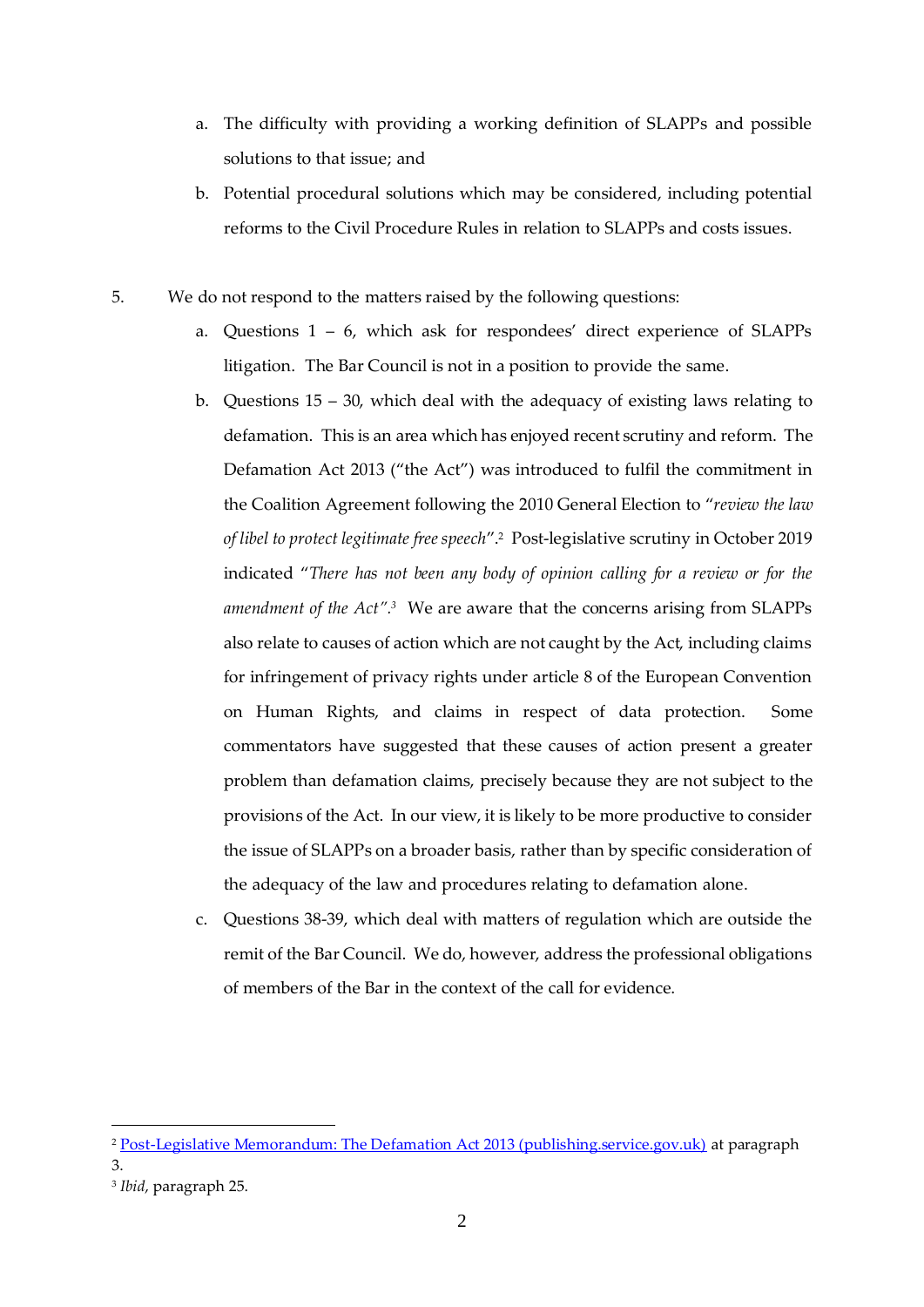d. Questions 40-42, which seek specific information as to the costs relating to specific SLAPPs litigation. The Bar Council is not in a position to provide the same.

# *Defining SLAPPS*

6. We agree that any legislative action which is taken specifically in relation to SLAPPs needs to be firmly based. However, a statutory definition will be difficult to produce in a form which covers the mischief intended, avoids unintended consequences for legitimate claims and is sufficiently flexible to make it future proof against (for example) technological developments in social or broadcast media and/or developments in the law.

7. Some of the problems with providing a workable definition are apparent from the approach taken in the draft proposal for an EU Directive relating to SLAPPs published on 27<sup>th</sup> April 2022. 4

8. Article 1 of the current draft provides as follows:

*This Directive provides safeguards against manifestly unfounded or abusive court proceedings in civil matters with cross-border implications brought against natural and legal persons, in particular journalists and human rights defenders, on account of their engagement in public participation* (emphasis added).

9. Article 3 sets out the important definitions:

*1. 'public participation' means any statement or activity by a natural or legal person expressed or carried out in the exercise of the right to freedom of expression and information on a matter of public interest, and preparatory, supporting or assisting action directly linked thereto. This includes complaints, petitions, administrative or judicial claims and participation in public hearings;* 

*2. 'matter of public interest' means any matter which affects the public to such an extent that the public may legitimately take an interest in it, in areas such as:* 

*(a) public health, safety, the environment, climate or enjoyment of fundamental rights; (b) activities of a person or entity in the public eye or of public interest;* 

<sup>4</sup> Proposal for a DIRECTIVE OF THE EUROPEAN PARLIAMENT AND OF THE COUNCIL on protecting persons who engage in public participation from manifestly unfounded or abusive court proceedings ("Strategic lawsuits against public participation") <https://bit.ly/3w1U1zD>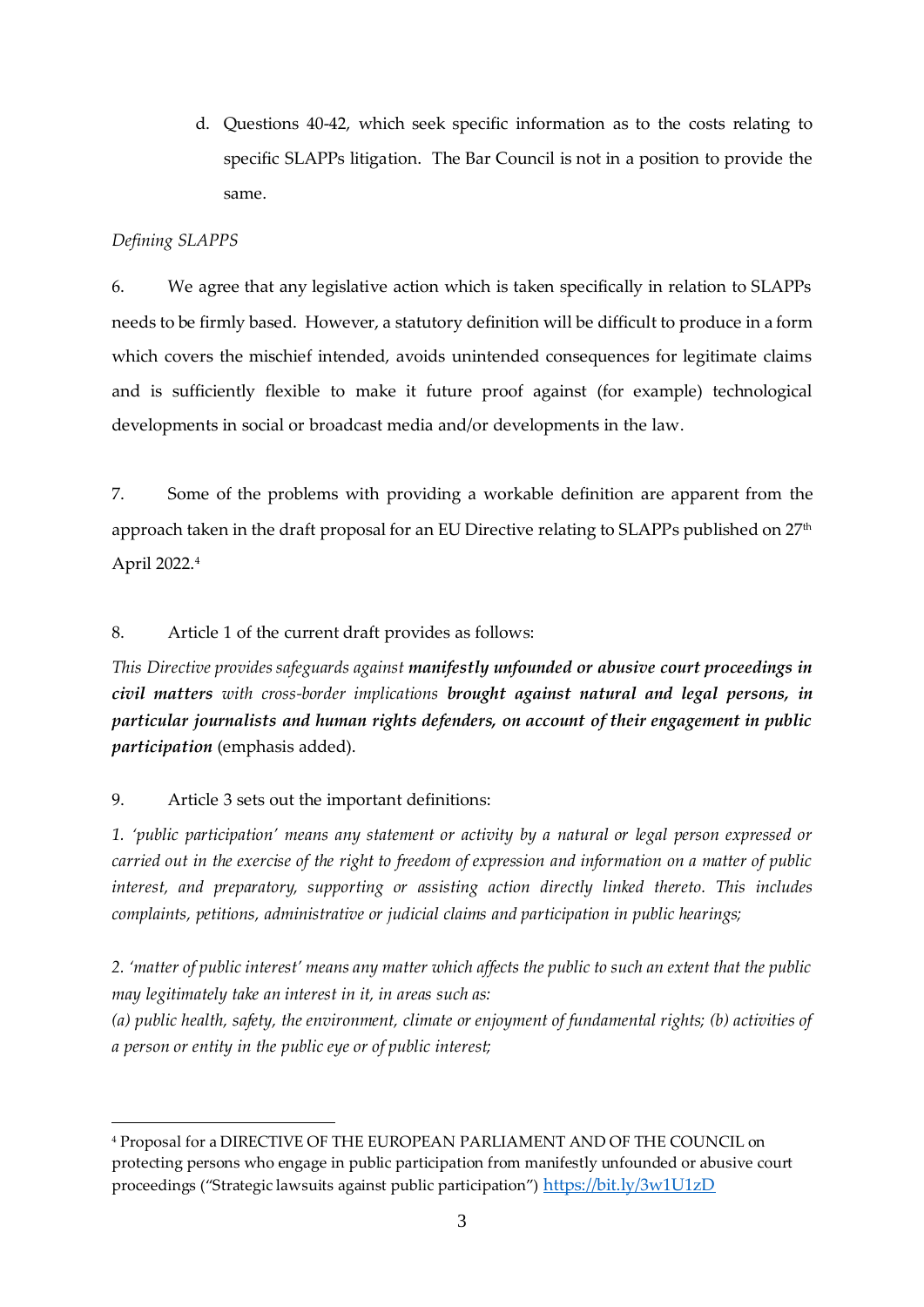*(c) matters under public consideration or review by a legislative, executive, or judicial body, or any other public official proceedings; (d) allegations of corruption, fraud or criminality; (e) activities aimed to fight disinformation;* 

*3. 'abusive court proceedings against public participation' mean court proceedings brought in relation to public participation that are fully or partially unfounded and have as their main purpose to prevent, restrict or penalize public participation. Indications of such a purpose can be: (a) the disproportionate, excessive or unreasonable nature of the claim or part thereof; (b) the existence of multiple proceedings initiated by the claimant or associated parties in relation to similar matters; (c) intimidation, harassment or threats on the part of the claimant or his or her representatives.*

10. The first point to note is the reference in Article 1 to claims which are "manifestly illfounded" and, in Article 3(3), to claims which are "fully or partially ill-founded". If one assumes that the intention is to refer to claims which are ill-founded as a matter of law, any claim brought in England and Wales which is "manifestly" or "fully" ill-founded would be vulnerable to summary dismissal under existing procedural safeguards, on the basis that the statement of case disclosed no reasonable grounds for bringing the claim (CPR Rule 3.4(2)(a)).

11. As the Call for Evidence notes, the Court can make such an order of its own motion or on application by the other party. If the Court considers that the claim was "totally without merit", that fact must be recorded and consideration given as to whether it is appropriate to make a civil restraint order (CPR 3.4(6)). Such claims are therefore likely to be weeded out by existing procedural safeguards, regardless of the motivation for such a claim.

12. We are not aware of any evidence to suggest that the powers of the Courts of England and Wales to dispose of wholly unmeritorious claims are insufficient. It is not clear whether there is evidence that they are insufficiently *exercised* in relation to SLAPPs litigation.

13. If it is suggested that existing legal safeguards are not sufficient to protect litigants at the *pre-action stage*, there may be a number of reasons. For example, it may be that some litigants are not in a position to access proper legal advice, or that they are aware of the strength of the available safeguards, and that they wrongly assume that recourse to Court may be a potential risky and costly process.

4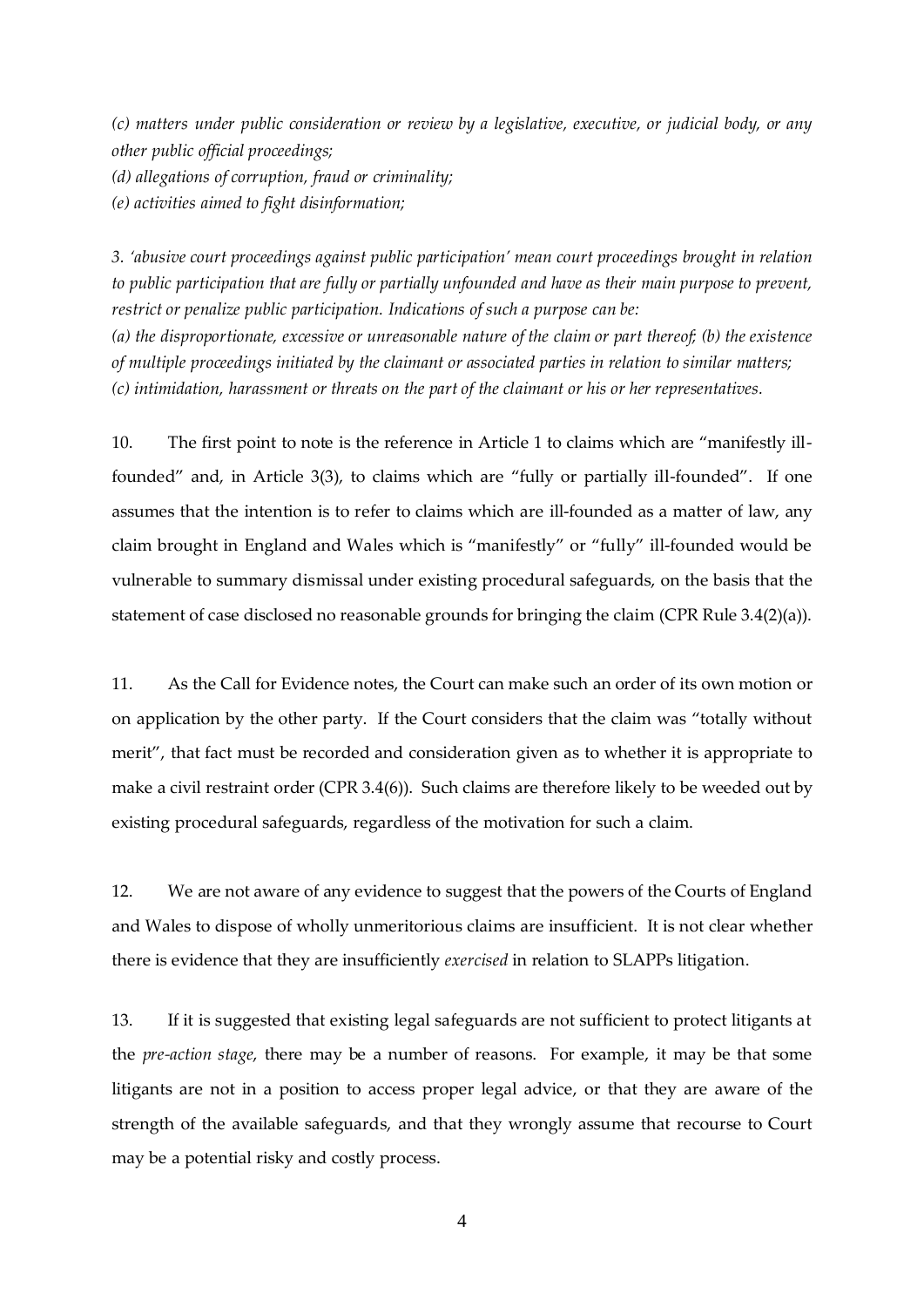14. However, it seems to us to be more likely that the greater problem lies with claims which have sufficient legal merit to survive the existing procedural safeguards, but which are brought for an improper and abusive purpose. Any definition of SLAPPs would therefore need to enable the parties and the Court to readily identify such claims.

15. Before we turn to the identification of such claims, we address in summary the Court's existing powers to dispose of claims which are an abuse of process (CPR Rule 3.4(2)(b)). As the commentary in the White Book notes, "*the categories of abuse of process are many and are not closed*" (paragraph 3.4.3, p. 129). Abuse of process will encompass pointless and wasteful litigation, in which the costs of the litigation will be out of all proportion to the benefit to be achieved (*Jameel v Dow Jones and Co* [2005] QB 946). However, there is considerable authority to support the view that it is not appropriate to strike out merely because the remedy sought is of a low value.

16. It is also an abuse of process to pursue a claim for an improper collateral purpose (see the White Book at paragraph 3.4.15, pp 141-2). However, that jurisdiction has been sparingly exercised and authority indicates that "*the institution of proceedings with an ulterior motive is not of itself enough to constitute an abuse"* 5 ..

17. We can therefore see a case for reform which would enable litigants to have greater certainty as to the likely approach which a Court would take to litigation which a potential defendant considers to be a SLAPP. This might take the form, for example, of a bespoke procedural step in relation to potential SLAPPs, with specific provisions relating to costs. We expand on this further below.

18. Returning to the crucial issue of definition, it seems to us that the most effective way to define such litigation would be by reference to indicative criteria rather than to seek a single definition. The criteria by which a SLAPPs claim could be identified seem to us to fall into three broad categories:

<sup>5</sup> *Broxton v McClelland* [1995] E.M.L.R. 485, cited in the White Book at p. 141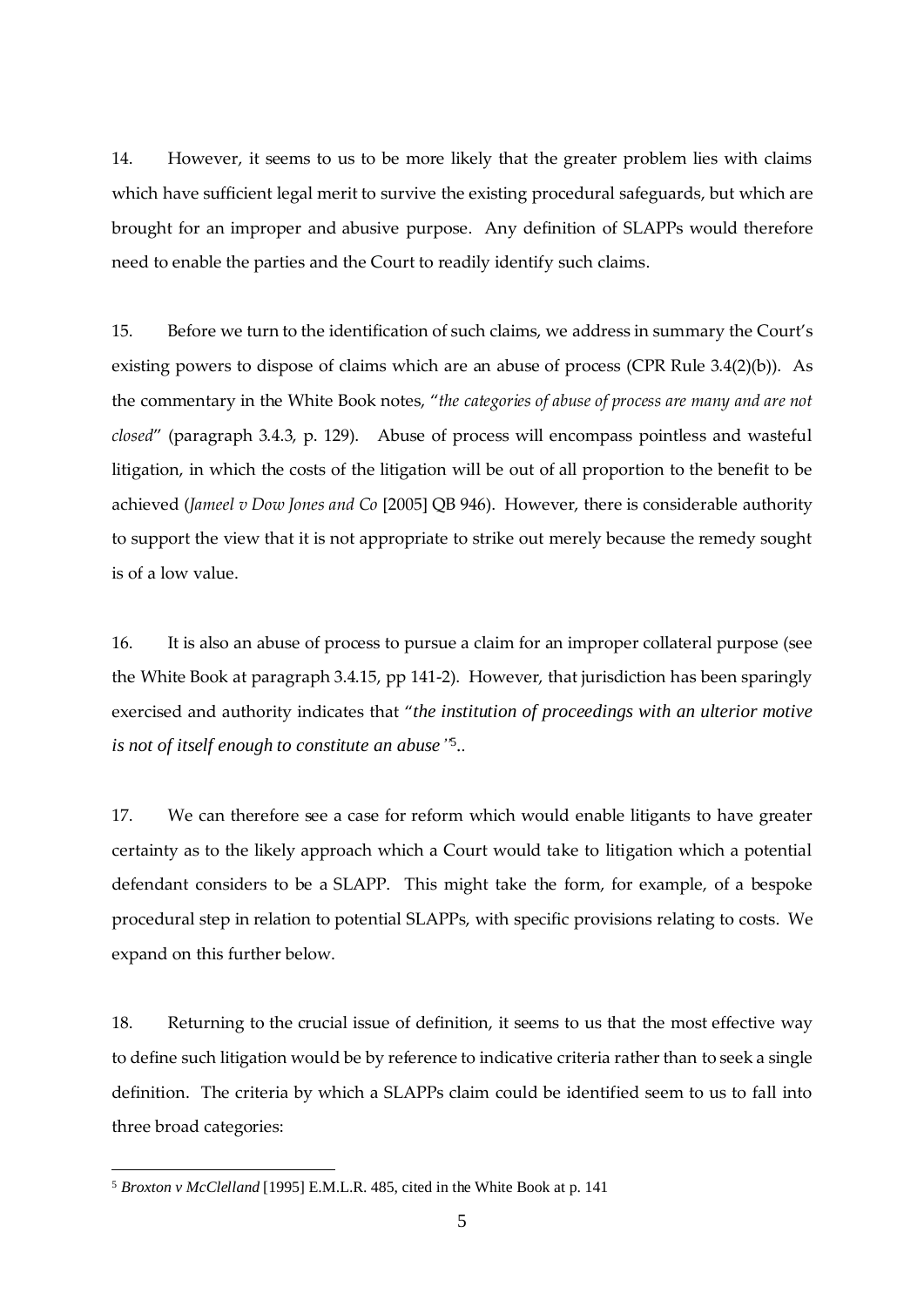- a. The identity and relative resources<sup> $6$ </sup> of the parties for example a claim by a wealthy individual with alleged links to corruption making a claim against an NGO whose purpose is to combat corruption is much more likely to constitute a SLAPP than a celebrity threatening to sue a newspaper in relation to a story about their private life;
- b. The conduct of the litigation, including in particular the nature of pre-action conduct. A SLAPPs claim is more likely to involve aggressive pre-action conduct, such as threats relating to the litigation process and the expense thereof, and an unwillingness to resolve the matter through ADR;
- c. The nature and underlying purpose of the litigation whilst this will be a matter for inference in the majority of cases, a claim which is, for example, wholly disproportionate to the legal remedy which may be awarded by the Court is more likely to be considered to have been issued for an improper and collateral purpose.

19. As to the first of these elements, we consider that there is no reason to distinguish individuals from other legal persons. It seems to us that both individuals and corporations are capable of making abusive claims, and both can also be the victim of the same. There is likely to be some benefit in expressly identifying certain individuals and entities as more likely to be the victims of SLAPP litigation, which would include those for whom the making of public statements on matters of public interest is their professional role or purpose.

20. As to the second, it seems to us that Courts are likely to be well capable of identifying pre-action conduct which is indicative of abusive litigation. Any definition of the same would be unlikely to provide significant increases in clarity or certainty, but the examples we suggest above may be of some help.

<sup>6</sup> We do not suggest, of course, that wealthy individuals cannot be defamed – indeed in one sense they may be more likely to be of interest and therefore more vulnerable to the same – but asymmetry of resources may be a significant factor in at least some cases.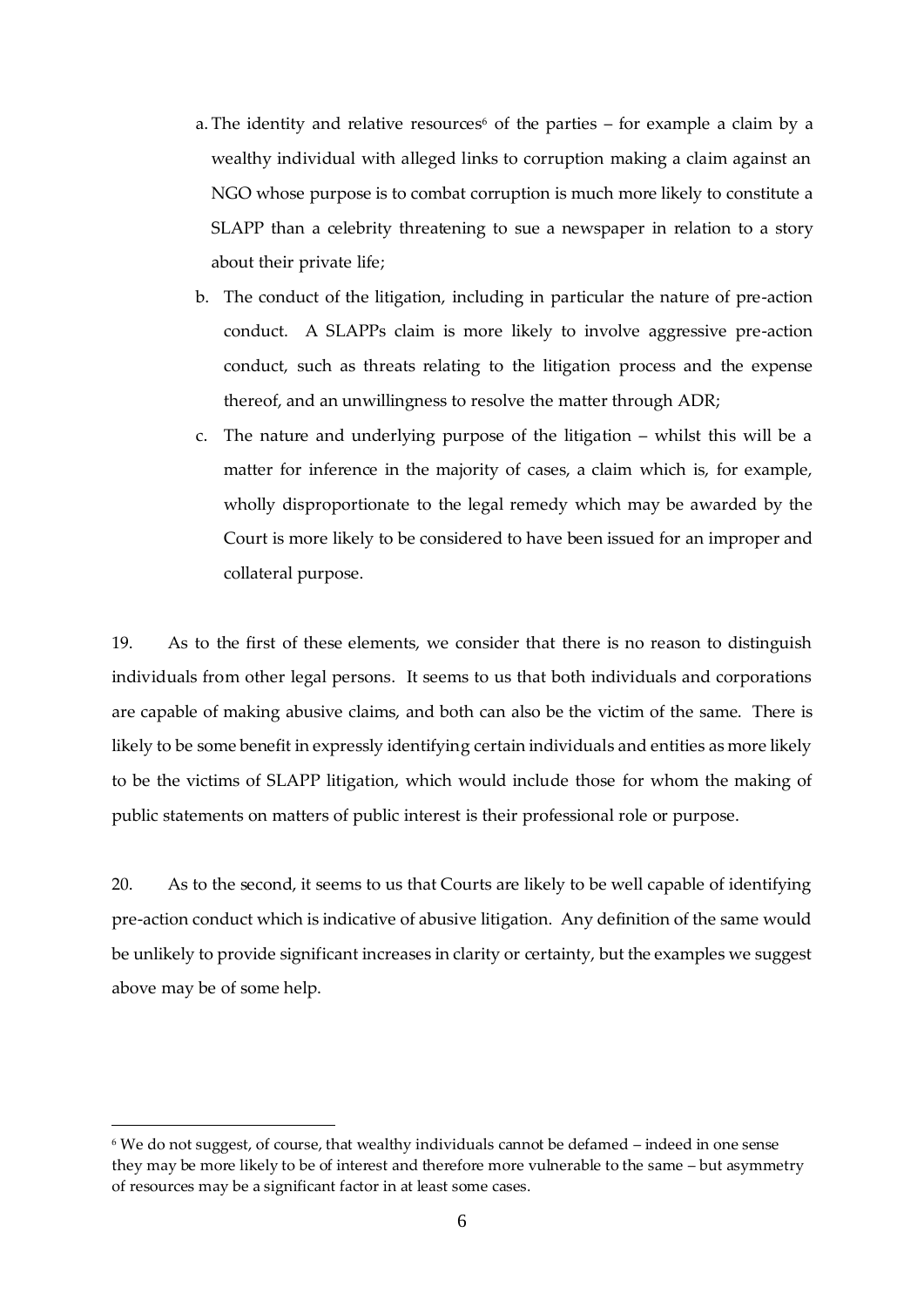21. As to the third, we consider that the approach taken in article 3(3) of the proposed Directive may form a helpful model – i.e. to define the improper purpose (there, "*to prevent, restrict or penalize public participation"*) and then to provide an indicative list of matters which tend to demonstrate such a purpose. However, we consider it important that the Court should retain the power to make its own overall assessment of these criteria, and to consider whether other matters are also relevant to that overall assessment.

#### *Procedural solutions*

22. We consider first whether there are existing procedural safeguards which might afford sufficient protection for victims of SLAPPs, whether as currently enacted or with some modification. It seems to us that the key issue is to enable such persons to obtain an early Court resolution at an appropriate cost.

- 23. The Court's existing case management tools include:
	- a. The trial of a preliminary issue (CPR 3.1(2)(i) and (l)). Such a procedure may be employed, for example, to determine meaning in a defamation claim<sup>7</sup>. However there can be judicial reluctance to adopt such a course, particularly if there are disputed facts which may be determinative of the claim. 8
	- b. Early Neutral Evaluation ("ENE" CPR  $3.1(2)(m)$ ). This process enables litigants to obtain an early non-binding evaluation of a dispute or an element of it. However, its primary purpose is to facilitate settlement between the parties, which is something which seems unlikely in the context of SLAPPs litigation.

24. Our initial view is that these existing tools would not be likely to provide a solution, unless suitably adapted. For example, there could be a form of early evaluation in relation to the issue of whether litigation constitutes a SLAPP. Under the existing procedures for ENE, that determination would not be binding on the parties, but it could serve as a form of safeguard if (for example) the finding gave rise to costs safeguards which could only be

<sup>7</sup> See the Queen's Bench Guide 2022 at para 17.30.

<sup>8</sup> *Ibid,* para 10.31.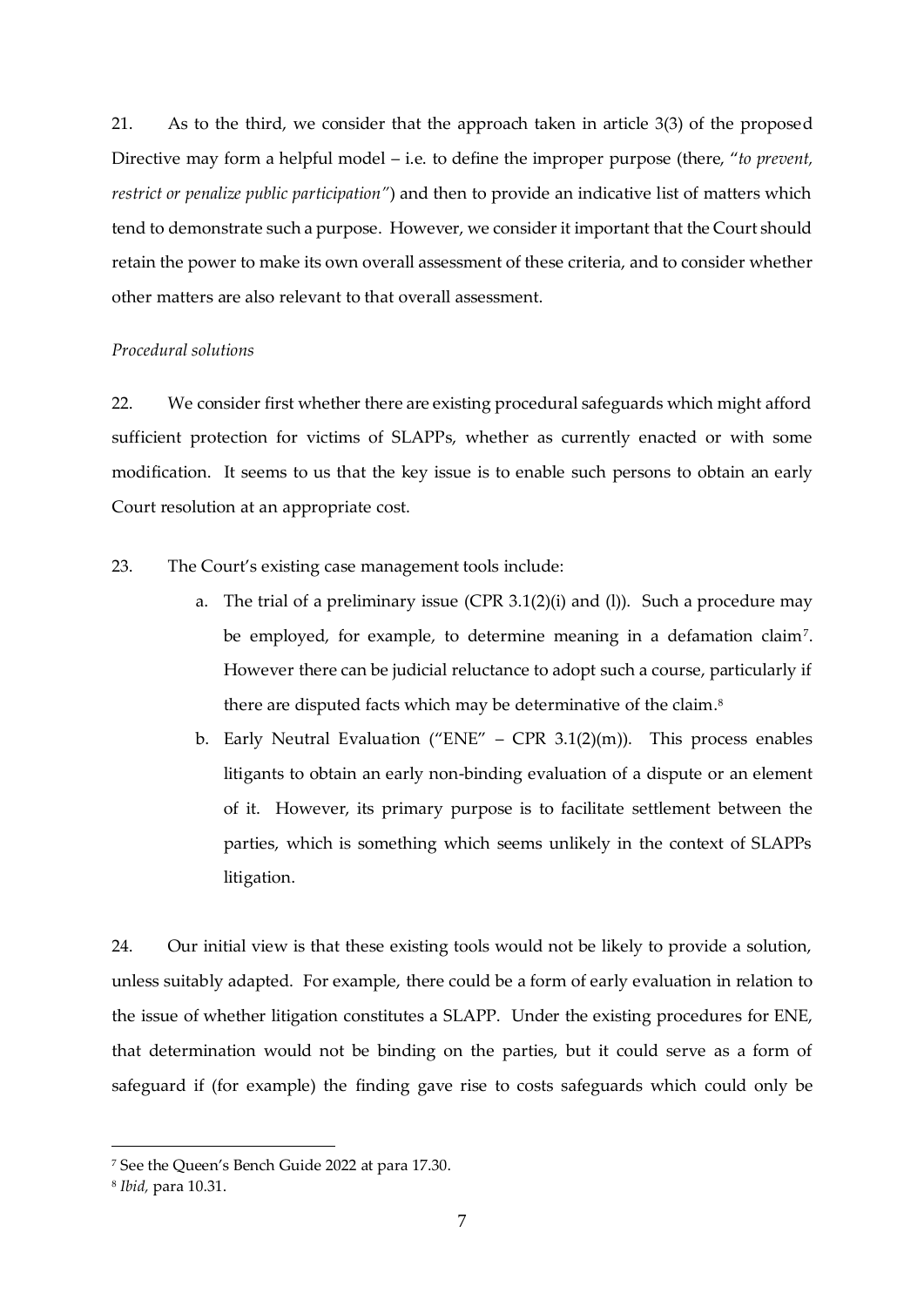overturned in certain circumstances. That would represent a middle ground between simply allowing a case to proceed to trial (which would provide no protection for a SLAPPs defendant) and striking the claim out (which might be too harsh a result for a litigant with a genuine cause of action).

25. It is apparent from the majority of the cases which have given rise to the issue of SLAPPS that a central feature of the 'abuse' arises from an inequality of arms arising from the relative resources of one party (usually the Claimant) compared to the other (usually the Defendant). To that end it may well be possible for a costs regime to be introduced to mitigate the undesirable consequences of SLAPPs claim and reduce or limit the effect.

26. The existing costs regimes to consider may include:

- a. increasing the availability of legal aid;
- b. introducing a fixed costs regime tailored for such claims;
- c. qualified one-way costs shifts; or
- d. a particular protected fixed costs regime such as that provided in respect of Aarhus Convention Claims for environmental judicial review cases (see CPR 45 Pt VII rule 45.41-45).

27. As to the first of these, we are or course well aware that funding such a proposal may not be attractive. However, it should not, in our view, be rejected out of hand for that reason. Those who contribute to the public good by reporting matters which would otherwise remain secret are, we suggest, entitled to ask whether the public service they provide is properly supported.

28. As to the second, the current regime for the use of fixed costs is in personal injury litigation for lower value claims. Lord Justice Jackson undertook a wide-ranging review into civil costs "*in order to promote access to justice at proportionate cost"<sup>9</sup> .* Lord Justice Jackson in part 5 of his first report discussed fixed costs. He opined that fixed costs generally *"are* 

<sup>9</sup> <https://www.judiciary.uk/wp-content/uploads/JCO/Documents/Guidance/jackson-vol1-low.pdf> - See terms of reference at page 3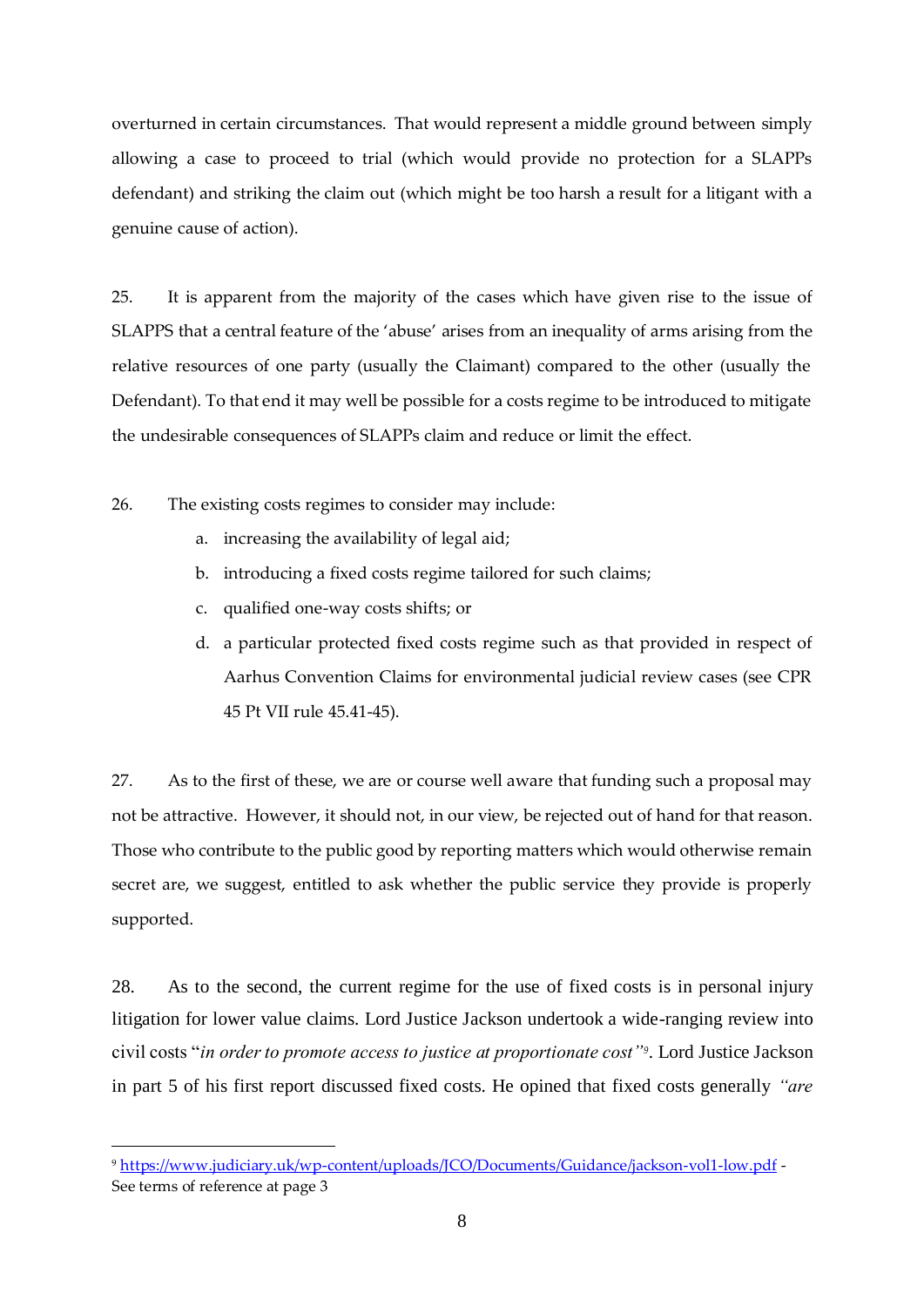*working well*" in the areas that they operated<sup>10</sup>; he proposed there should be a *"fixed costs system in fast track cases"<sup>11</sup> .* This proposal has largely been implemented in personal injury litigation.

29. However, if a fixed costs regime were to apply to both parties in SLAPPs litigation it may well have a negative rather than positive impact. As Lord Justice Jackson noted, *"In a fixed costs regime a wealthy party can generate much expense by procedural manoeuvres and thus grind down the other side, which will never recover all of its costs."<sup>12</sup>* This grinding down of the less financially powerful party can also happen in budgeted cases. There may be benefits to fixed costs, such as reduction of costs to be paid, but equally there may be unintended negative effects, such as exacerbating an inequality of arms.

30. A "no costs" regime does exist in certain jurisdictions – for example health and welfare proceedings in the Court of Protection and financial remedy proceedings in the Family Court – FPR 2010 Rule 28.3 (5) – but whilst this would provide some welcome protection for defendants with limited means we would be concerned that it might lead to the same problems outlined above.

31. One-way costs shifting was at the time of proposal in the Jackson report justified on the basis that *"one-way costs shifting rule would (a) be cheaper for defendants than the present twoway rule and (b) reduce the burden on claimants."<sup>13</sup>* The CJC considered qualified one-way costs shifting (QOCS) which by that time of the report in 2016<sup>14</sup> had been implemented in the CPR (the relevant provisions now being found at 44.13 to 44.17). The CJC considered in that report the extension of QOCS to types of litigation other than personal injury. It was noted that the main policy justification for adopting QOCS *"lies in the asymmetric relationship between the parties"<sup>15</sup> .*

 $10$  Ibid – p200

<sup>11</sup> Ibid – p203 para 1.11

<sup>12</sup> Ibid – p213 para 1.3(ii)

<sup>13</sup> Ibid – p224 para 1.2

<sup>14</sup> <https://www.judiciary.uk/wp-content/uploads/2011/03/cjc-qocs-2016-report.pdf>

<sup>15</sup> Ibid – p8 para 2.4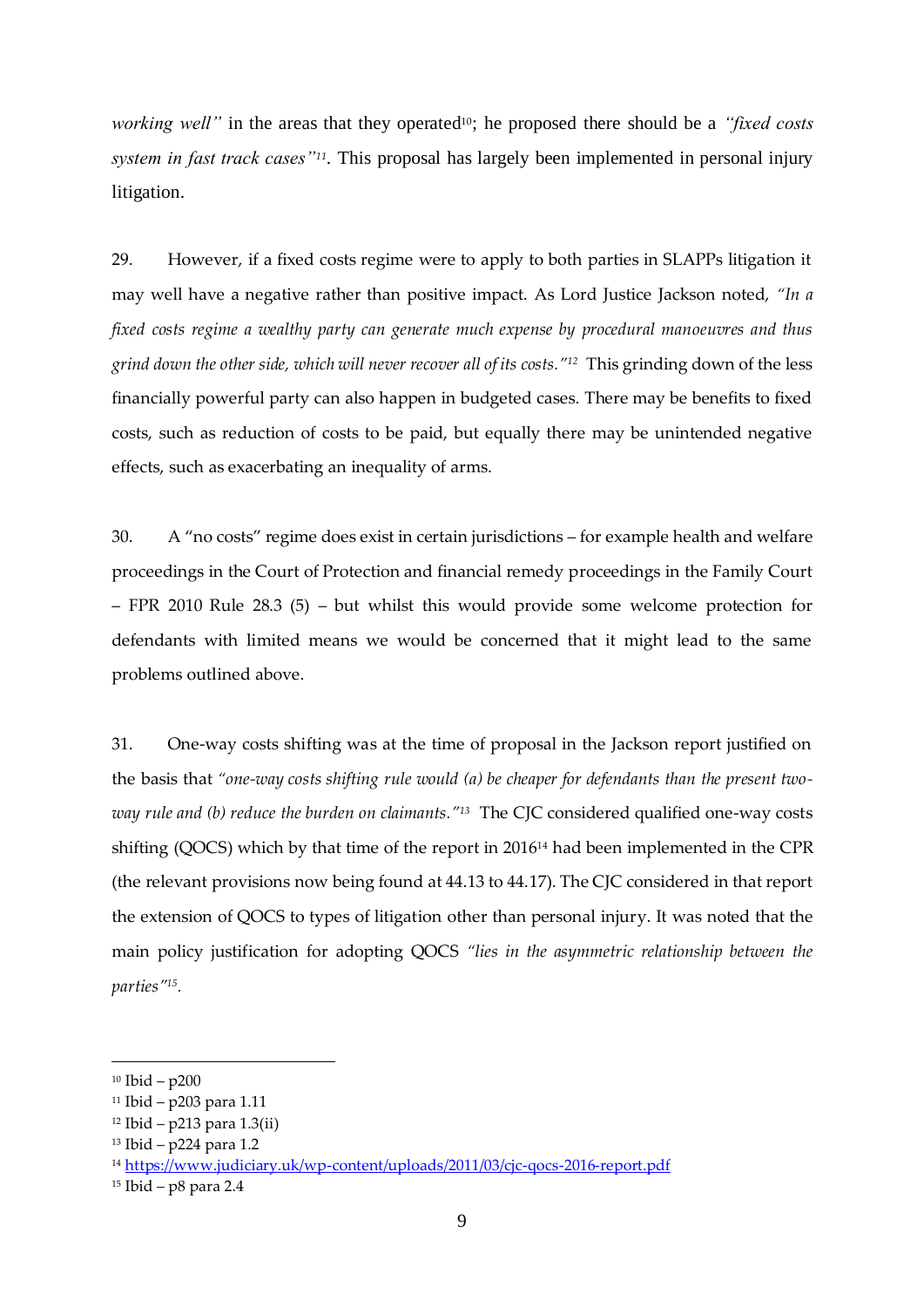32. The difference between personal injury litigation and SLAPPs claims is, of course, that the party which is in the more vulnerable position in PI claims is the Claimant rather than the Defendant. However, there is no obvious reason why costs shifting could not work in the opposite direction to that in which it is currently employed, so that the Defendant, as opposed to the Claimant, would not face the prospect of paying the Claimant's costs, save in respect of exceptional circumstances.

33. There are tightly-drafted exceptions in PI litigation to QOCS, namely: where the claim is struck out, on the basis the claim discloses no grounds for bringing the claim; the claim is an abuse of process; or the conduct is likely to obstruct the just disposal of the proceedings (CPR 44.15). These exceptions, or something like them, might work in reverse, for example QOCS might be disapplied in a SLAPPs case to the Defendant's disadvantage where (for example) the Defendant seeks a determination that a case constitutes a SLAPP with no reasonable grounds for doing so, for reasons which are abusive or where the Defendant's conduct obstructs the just disposal of proceedings. A Claimant might also be given the opportunity to reopen the point if, having pursued the case to trial, relevant matters relating to the Defendant's conduct become apparent which were not considered in the course of the early determination.

34. The technical implementation of QOCS or something like it, is therefore probably possible, but would plainly require proper and detailed consideration. However, the anterior question of *when* QOCS should apply, whether that be to defamation cases, SLAPPs claims, or some other categorisation is much more problematic. QOCS applies well to personal injury as it is, nearly all of the time, very easy to determine whether a person has suffered injury. However, as we hope is clear from our views as to the definitional difficulties set out above, it is not easy to determine which claims are SLAPPs and which are (for example) proper claims in defamation.

35. With regard to Aarhus Convention Claims ('ACCs'), the costs regime was brought in in 2013 (and amended in 2017 and 2019) following the finding by the ECJ in *European Commission v United Kingdom* (C-530/11) that the costs regime in the UK did not properly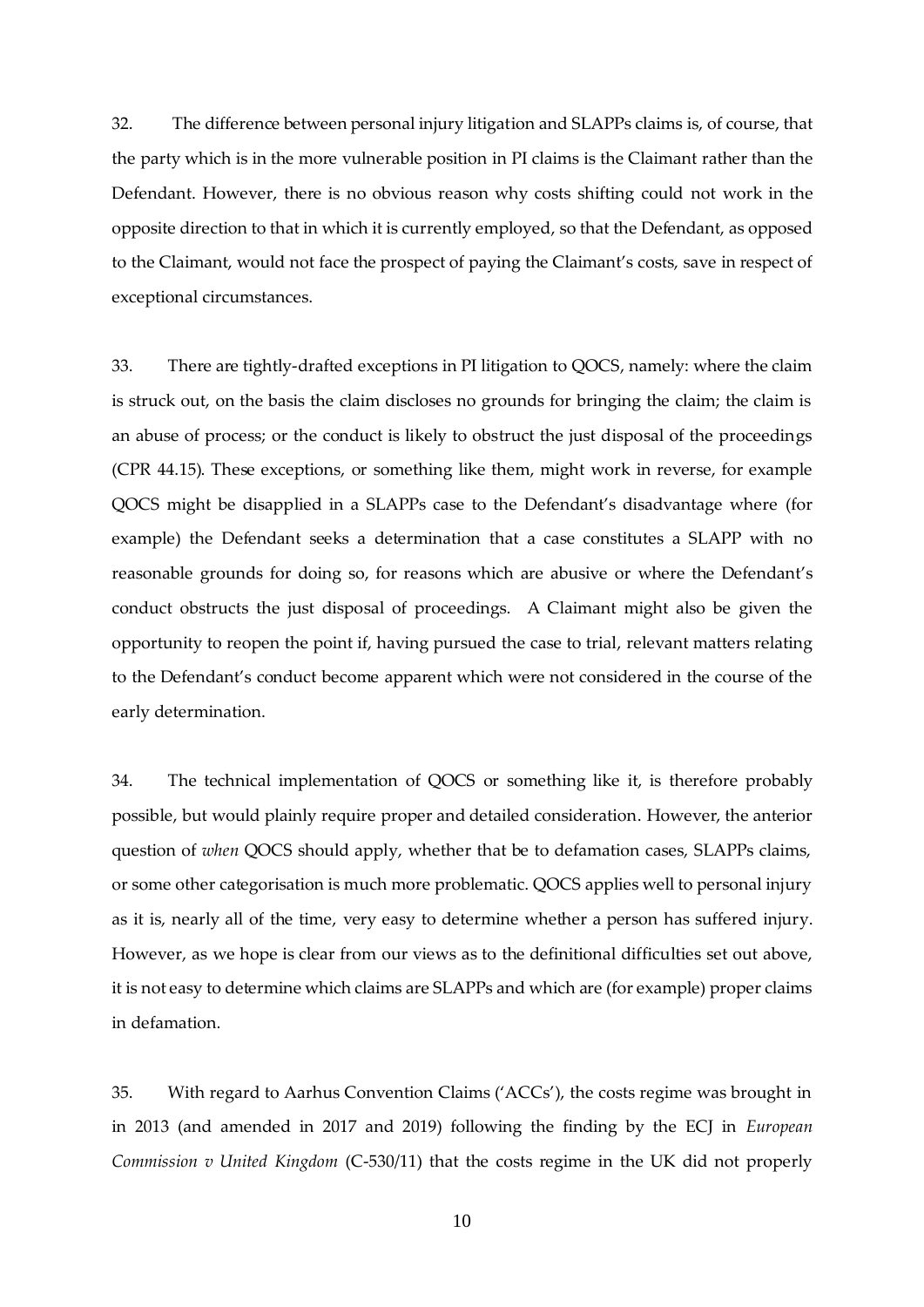implement the requirements in the "*UNECE Convention on Access to Information, Public Participation in Decision-Making and Access to Justice in Environmental Matters done at Aarhus, Denmark on 25 June 1998*" ('the Aarhus Convention') ( a treaty binding on EU member states and other signatories) that access to environmental justice must not be prohibitively expensive.

36. The regime<sup>16</sup> enables a claimant bringing a challenge by way of judicial review or (now) review under statute to the legality of any decision, act or omission of a body exercising public functions, and which is within the scope of Article 9(1) or 9(2) or 9(3) of the Aarhus Convention, to a limit that applies to both parties' eventual costs claims. An unsuccessful individual ACC claimant will be exposed to costs of a maximum of £5000 and an unsuccessful ACC claimant which is a business or body or other legal person will be exposed to a maximum of £10,000. Where a defendant in an ACC is ordered to pay costs the amount payable is a maximum of £35,000.

37. These maximum amounts may be varied or the limit may be removed from one or other of the parties in circumstances set out in r45.44, central to which is that the costs do not become prohibitively expensive and in particular that the claimant is protected. The regime may be opted out of at the start of the claim even if it is an ACC.

38. Initially the scope of claims was limited by exclusion of statutory reviews (e.g. under s288 of the Town and Country Planning Act 1990) but the availability of the costs protection was an objective matter and not related to the specific means of the parties. This changed with the introduction of the requirement at the commencement of a claim if the protection is sought, to file and serve with the claim form a schedule of the claimant's financial resources, including evidence of the claimant's significant assets, liabilities, income and expenditure; and details of any financial support which any person has provided or is likely to provide to the claimant and the aggregate amount provided and which is likely to be provided. The aim of the latter was clearly to help introduce a 'means' test to enable the Court to vary the costs

<sup>&</sup>lt;sup>16</sup> Referred to as Environmental Costs Protection Regime (ECPR) in the SLAPPS call for evidence paper.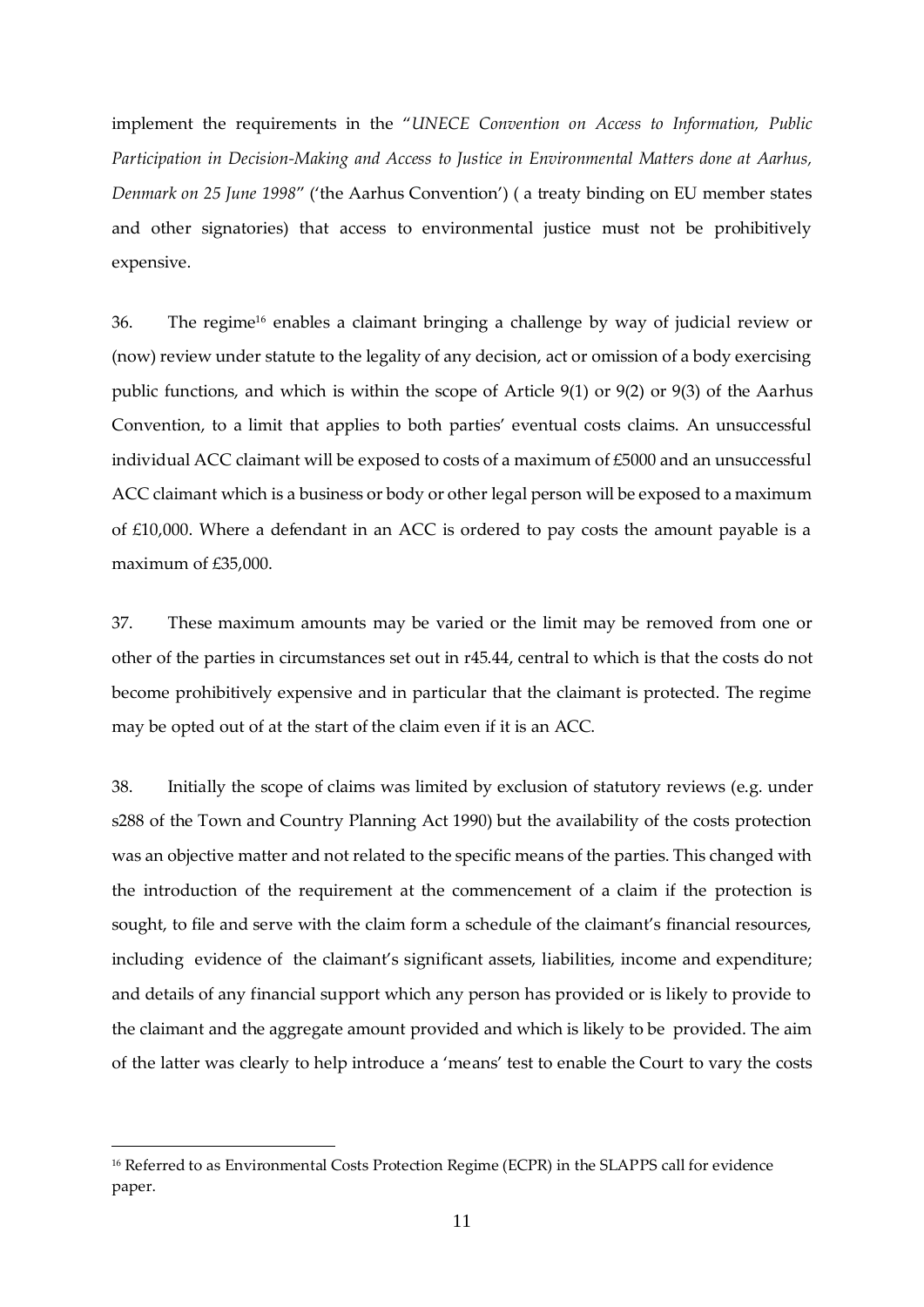limit but which also arguably had and has a chilling effect upon those who wish to claim the protection given the public nature of the information.

39. It is considered an effective and relatively simple form of costs protection and clearly requires transparency. It also bears the hallmarks of one of the principles seemingly at the heart of the SLAPPs proposals which is the protection of 'public participation' in challenging the actions of others which affect the public interest. There is of course however by comparison no equivalent treaty to the Aarhus directed at SLAPPs (as yet), other than the ECHR Article 10 right to freedom of expression.

40. The issue however lies with the fact that the costs protection in most SLAPP circumstances and the mischief at the heart of the Government (and the Commission's) concerns is that the inequality of arms bears upon the defendant and not upon the claimant. Any protective costs regime would therefore have to be available at the request of a defendant as well as a claimant. The question of 'means testing' to justify the costs protection would in theory allow for either party to choose not to expose themselves to scrutiny but equally may remain an issue for the weaker party as well.

41. We do not offer a view as to which of these approaches may be the most effective – in our opinion all of these factors need to be considered in the round when formulating an appropriate legislative and/or procedural response.

#### *Regulatory issues*

42. We note above that views are sought as to matters concerning the regulation of solicitors' firms by the SRA. That is not within our remit, but we would make the following observations in relation to the professional obligations of members of the Bar.

43. The Cab-Rank Rule (Rule C29 of the Code of Conduct) states that (subject to other conditions and exceptions) as a barrister, you:

- *"… must … accept the instructions addressed specifically to you, irrespective of:*
- *a. the identity of the client;*
- *b. the nature of the case to which the instructions relate;*
	- 12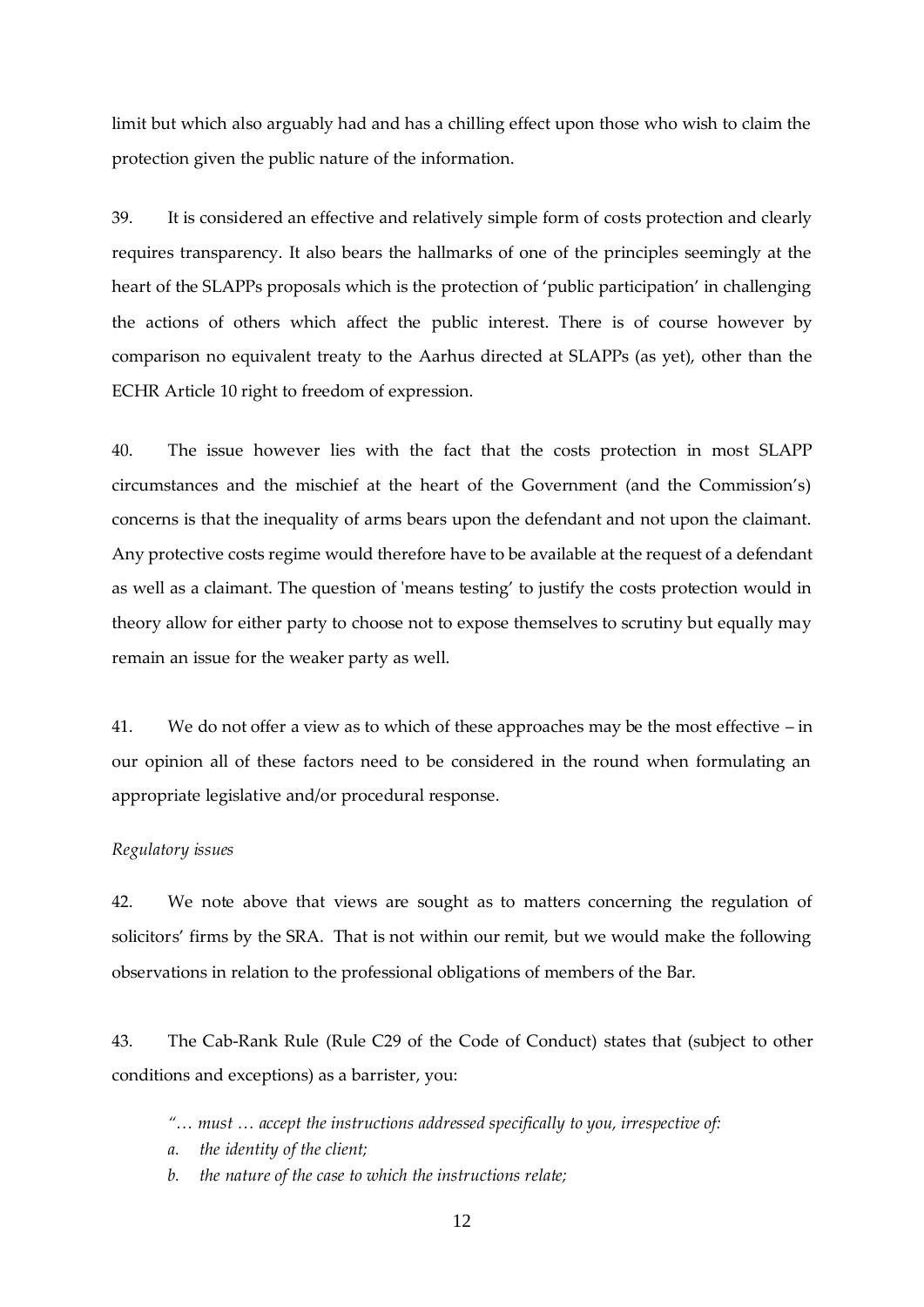- *c. whether the client is paying privately or is publicly funded; and*
- *d. any belief or opinion which you may have formed as to the character, reputation, cause, conduct, guilt or innocence of the client."*

### 44. The Requirement not to discriminate (Rule C28) states:

"*You must not withhold your services or permit your services to be withheld:*

- *1. on the ground that the nature of the case is objectionable to you or to any section of the public;*
- *2. on the ground that the conduct, opinions or beliefs of the prospective client are unacceptable to you or to any section of the public;*
- *3. on any ground relating to the source of any financial support which may properly be given to the prospective client for the proceedings in question.*"

45. Members of the Bar are therefore not permitted to refuse instructions on the basis (for example) that they consider that litigation is being brought with a motivation that they consider to be objectionable.

46. The Code of Conduct does, however, contain important safeguards against abusive litigation. Rule C9.2 states:

*You must not draft any statement of case, witness statement, affidavit or other document containing: ...*

*.a … .b any contention which you do not consider to be properly arguable; .c …*

47. It is also a part of a barrister's professional duty to advise their lay client as to all relevant aspects and risks of the litigation, which would include (for example) the risks of potential adverse costs consequences which a particular course of action may attract.

## BAR COUNCIL<sup>17</sup>

24 MAY 2022

<sup>&</sup>lt;sup>17</sup> Prepared by the Law Reform Committee